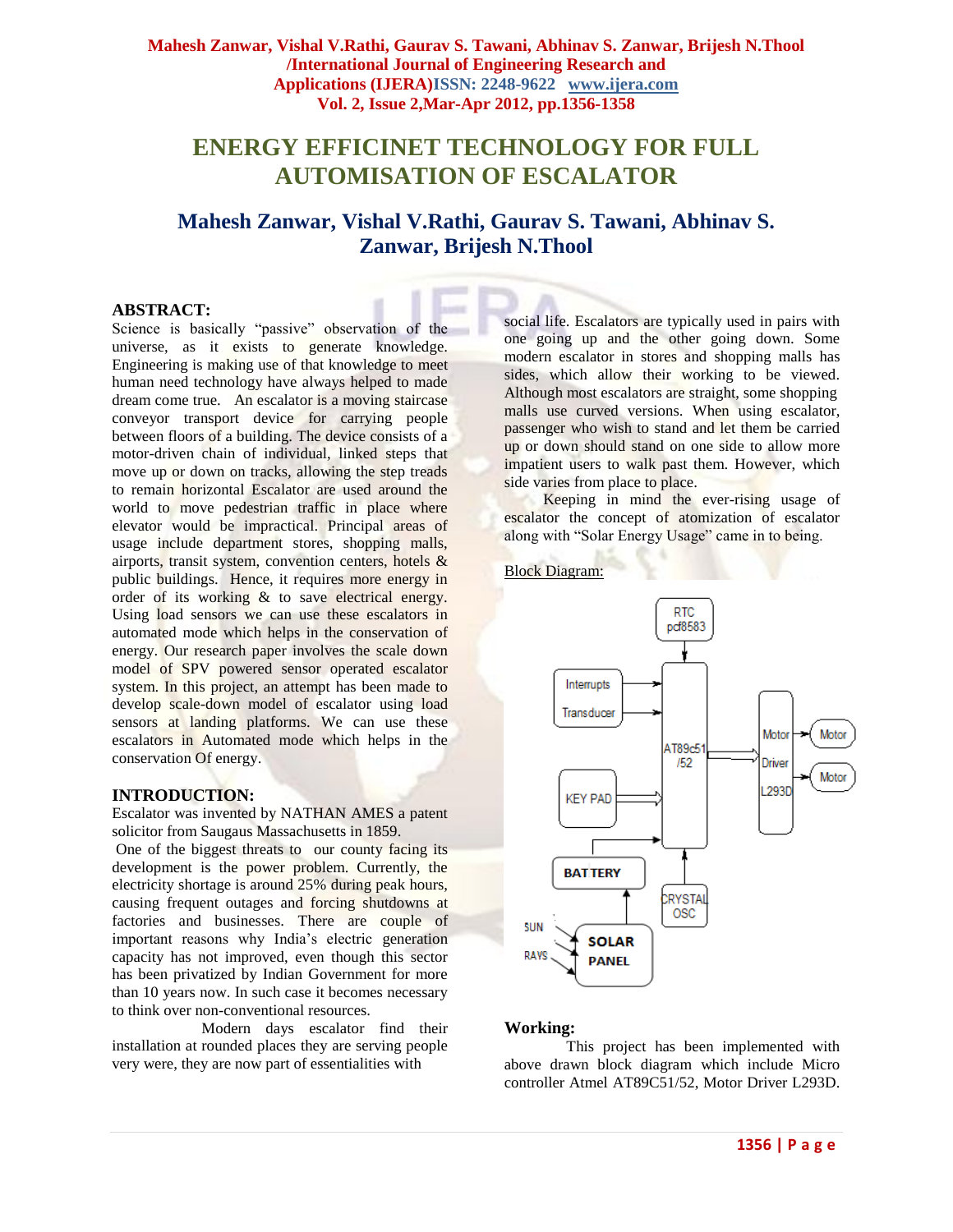#### **Mahesh Zanwar, Vishal V.Rathi, Gaurav S. Tawani, Abhinav S. Zanwar, Brijesh N.Thool /International Journal of Engineering Research and Applications (IJERA)ISSN: 2248-9622 www.ijera.com Vol. 2, Issue 2,Mar-Apr 2012, pp.1356-1358**

For time scheduling RTC PCF8583, Crystal, keypad, clip switch, etc.

The circuit has +5V for driving D.C. motor of 12V unregulated. For this purpose we use step down transformer 12-0-12 center tab where we have connected diode for pure dc supply. We use a capacitor for filter repulsion. In this we require 12v for motor driving circuit and 7805 is used here to provide 5v.

 The block of micro controller is based on Intel 8051 Architecture

- 1) Atmel AT89c51/52 is basically used here for providing facilities such as flash memory & easy programming, simple connection & programmer.
- 2) Pin no. 40 is connected to  $+Vec$  of  $5V$ supply  $\&$  pin no. 20 is grounded.
- 3) In order to execute instructions, pin no.18 & 19 is connected in series with 33pf capacitance whereas pin no. 9(Reset pin) is connected to capacitance 0.1mF whereas this capacitor is connected to Vcc.
- 4) Here Transducer contains lip switch (for prototype only) otherwise it mainly comprises of other sensors like Web Cams (for image processing) with transmitter, Receiver & Weight/Load Sensor.

RTC PCF 8583 is a 8 pin chip. Here a crystal providing frequency of 32.768 KHz is connected between pin no.1 and pin no. 2 which generates clock after 1000ms. This clock pin is connected to microcontroller.

For scheduling purpose, it has its own register bank. In order to interface this bank the IIC protocol is used using SCL &SDA.

For driving L293d chip, 5V is required for its own working and Voltage adjustable of 12V is also connected. For connecting 2 motors, 2 channels are connected.

1) When input line show 0-0 condition the motor stops.

2) When input line shows 0-1 condition it is in forward direction.

3) Similarly, when input line shows 1-0 condition then it is in reverse direction.

Three Switches is connected to controller port pins with respective ground at start this port is high when any key pressed then status of this port will move to temporary register and continued for subroutine selection.

- When 1st key is pressed its automated mode is selected. In this mode, interrupts are initialized and generated.
- When 2nd key is pressed scheduled mode subroutine is called. In this mode, steps starts rotating for particular time schedule but when it is in OFF condition then automated mode is activated.
	- When 3rd key is pressed it enters in manual mode, subroutine in these mode & motor remains continuously ON.

Solar Energy is received by solar panels which is then stored in battery in order of the proper working of escalator.

#### **Advantages:**

The advantages are as follows.

- 1) The Escalator can work in both automated & continuous mode.
- 2) Escalator can be made 'ON' only when required, thereby saving electrical energy by avoiding unnecessary running of escalator as an conventional one.
- 3) Escalator in automated mode gives priority the last person arrived there by fulfilling demands of specific situation of number of people approaching to escalator with interference of time interval
- 4) Escalator can be worked on scheduled mode.
- 5) Solar energy can be used as another power source for the escalator.

### **Application:**

- 1. Department stores/shopping:
- As noted above, a few escalator types were installed in major department stores. Escalators proved instrumental in the layout and design of shopping venues in the twentieth century.
- ❖ In Departmental Stores and Shopping Malls they are actually used to carry Shoppers & Customers from one floor to the other. It also helps individuals to move along with their Luggage.
	- 2. Public Transportation (Railway station, Airport etc):
- $\div$  It always help passenger to reach desired platform or gate on a given time. It also help